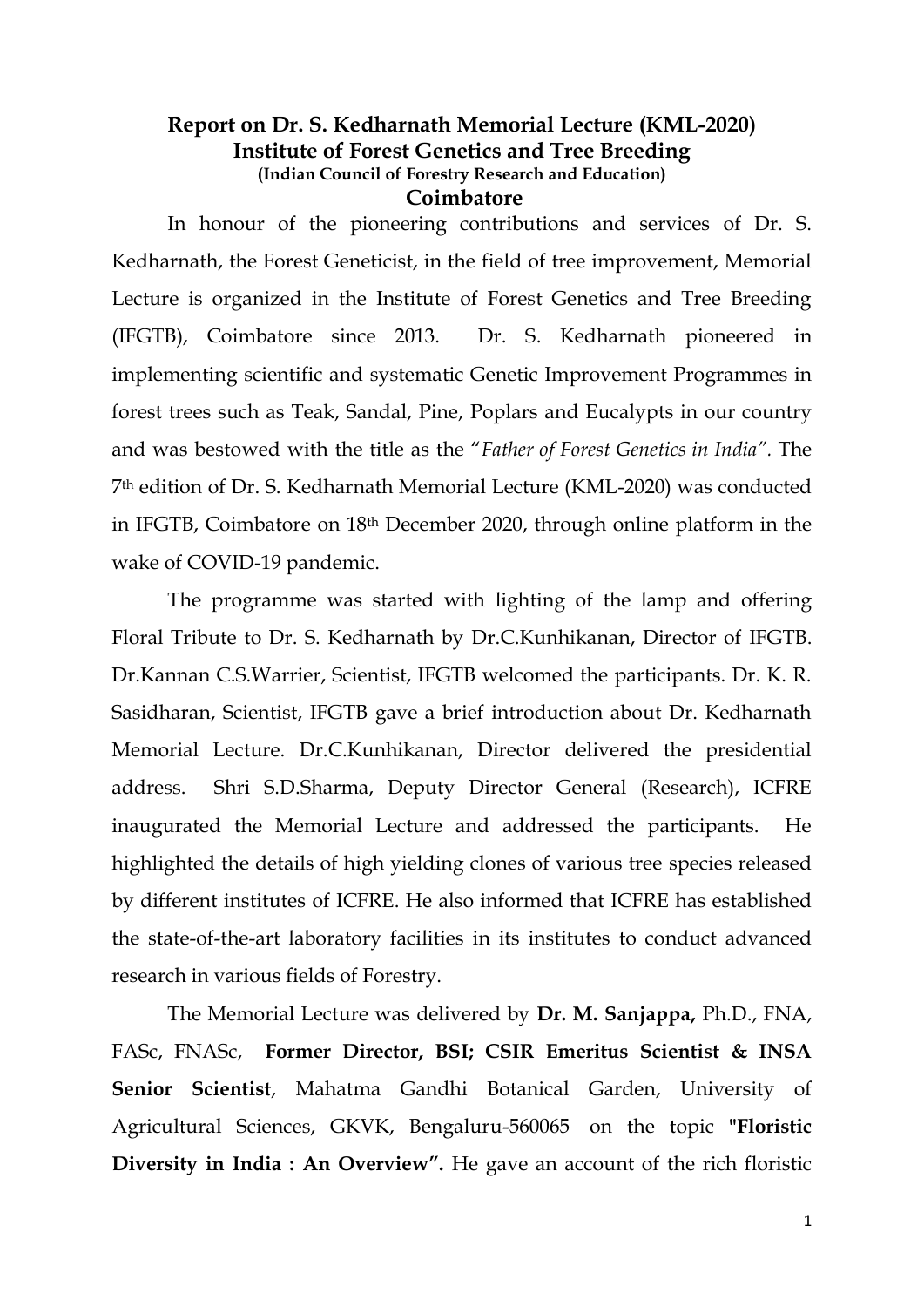diversity as well as unique ecosystem diversity harboured by the country. He pointed out that the documentation of higher plants have been going on satisfactorily, but the exploration and documentation of lower groups like algae, lichens, bryophytes and microbes are at a slower pace, due to lack of specialists on these groups and hence underscored the need for concentrating more on their exploration and documentation. He also observed that several plant species of the country are either unutilized or underutilized, especially the plants having aesthetic value and hence stressed the need for bringing such plants under cultivation, so as to use them as ornamentals, instead of cultivating exotic ornamental species.

The programme was concluded with vote of thanks proposed by Dr.A.Rajasekaran, Scientist, IFGTB. The Memorial Lecture was attended by about 190 participants including scientists, forest officers, research personnel, students and other invitees, both from within the institute as well as organizations outside.



**Dr.S.Kedharnath – The Father of Forest Genetics in India**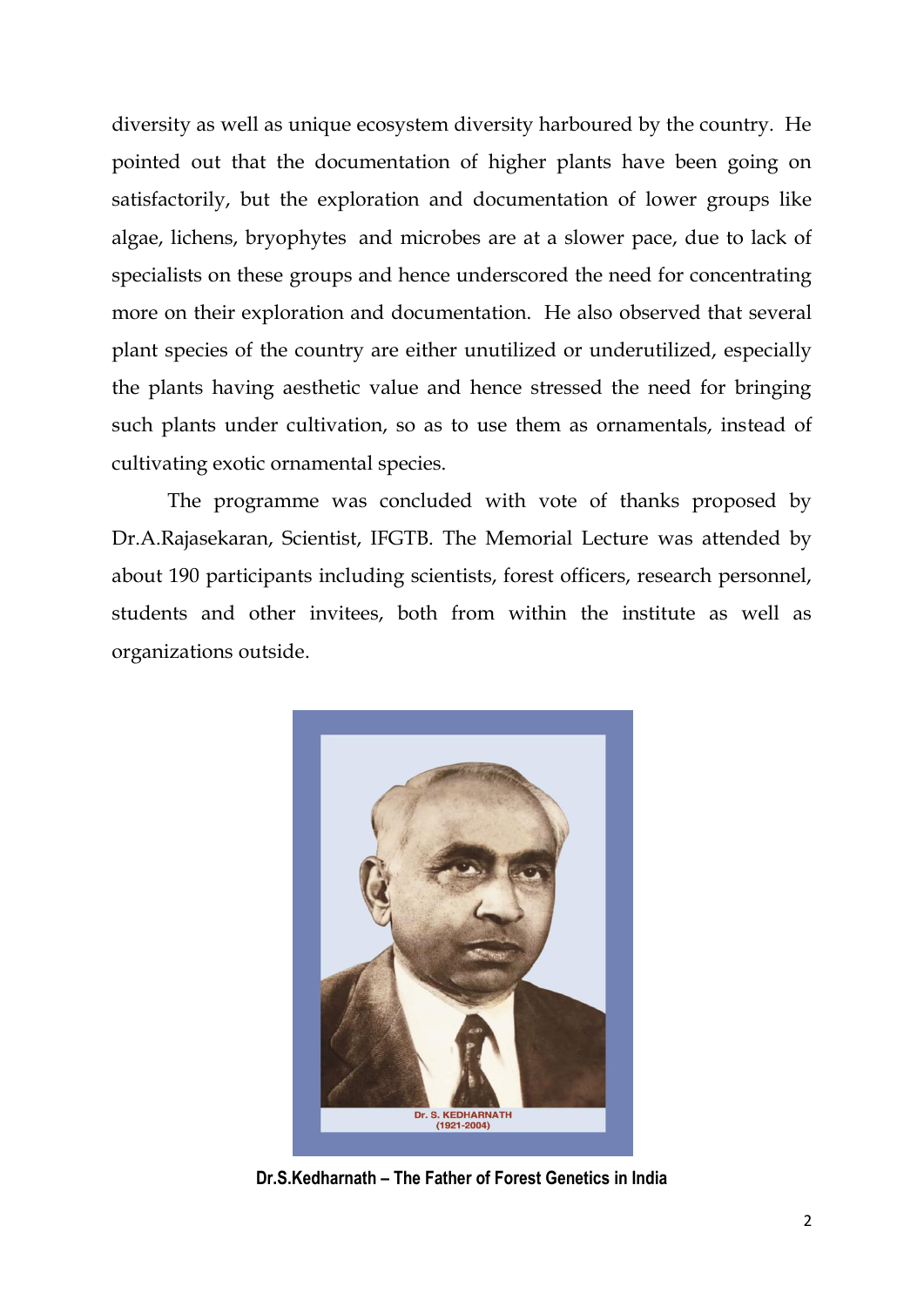

**Dr.C.Kunhikannan, Director, IFGTB lighting the lamp**



**Dr.C.Kunhikannan, Director, IFGTB offering Floral Tribute**



**Shri S.D.Sharma, IFS, DDG (Research), ICFRE delivering the inaugural address**